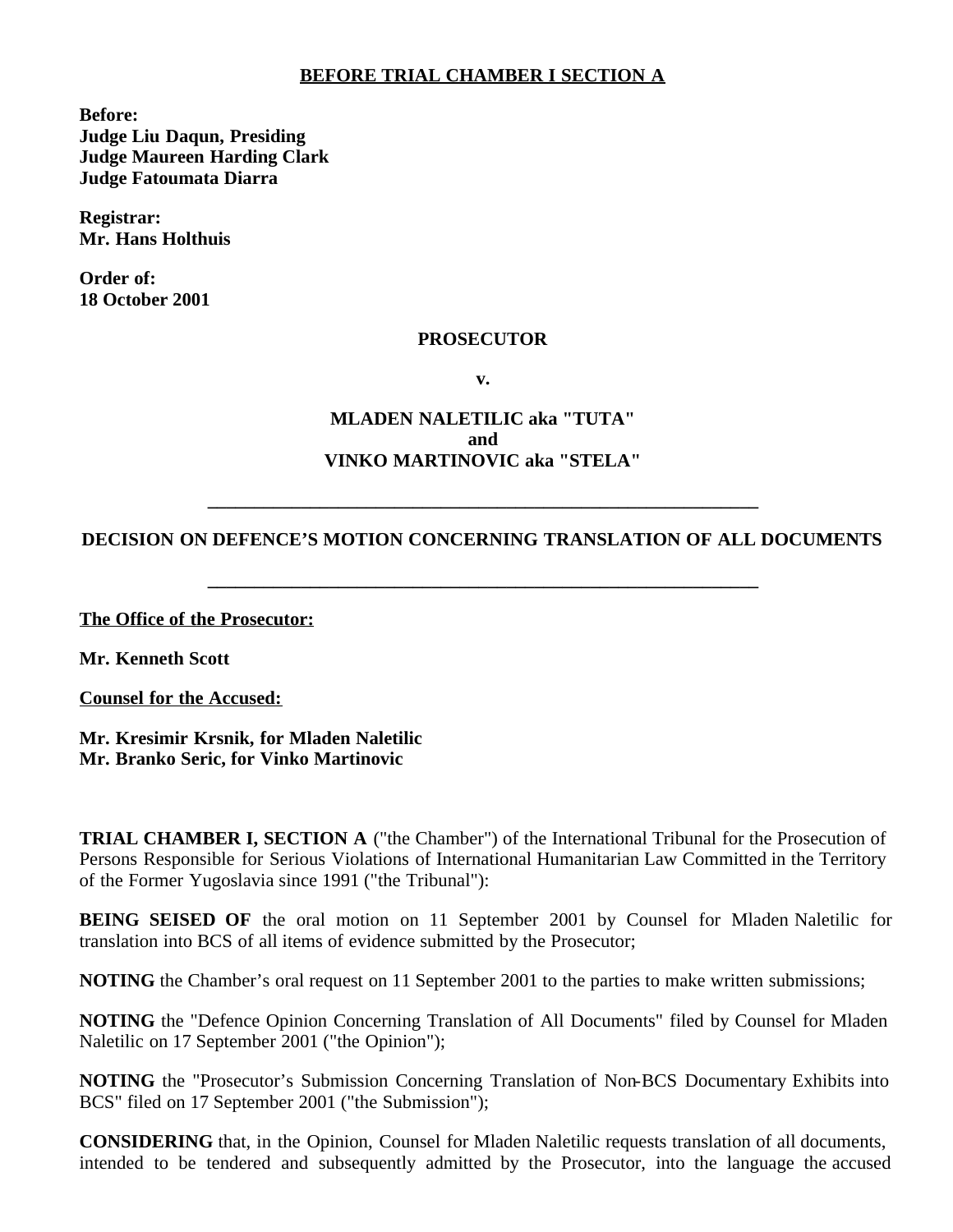understands, in order for him to properly prepare and present his defence;

**CONSIDERING** that, in the Opinion, Counsel for Mladen Naletilic submits that the accused has a right to a fair trial pursuant to Article 21 (4) of the Statute of the Tribunal ("the Statute"), and that a fair trial is not guaranteed by the fact that Counsel understands and speaks English;

**CONSIDERING FURTHER** that Counsel for Mladen Naletilic submits that the accused has the right to understand the content of documents, "which are used to prosecute him for serious crimes"; that Counsel refers to the "Decision on Defence Application for Forwarding Documents in the Language of the Accused" (*Prosecutor v. Zejnil Delalic*, IT- 96-21-T, 25 September 1996), ("the Delalic Decision");

**CONSIDERING** that, in the Submission, the Prosecutor argues that the translation of documents, according to Rule 66 (A) of the Rules of Procedure and Evidence ("the Rules"), is limited to the supporting material accompanying the indictment, all prior statements obtained by the Prosecutor from the accused, witness statements and Rule 92 *bis* statements;

**NOTING** that the Prosecutor submits that the Delalic Decision has not been followed as Tribunal practice;

**NOTING FURTHER** that the Prosecutor submits that Counsel for Mladen Naletilic never requested the disclosure of documents pursuant Rule 66 (B) of the Rules and that the Prosecutor, on her own initiative, made available to the Counsel for Mladen Naletilic seventeen binders of potential Prosecution exhibits;

**CONSIDERING** that although Rule 3 (A) of the Rules provides that the working languages of the Tribunal are English and French, the Chamber is aware that the application of this Rule must be consistent with the right of the accused to a fair trial; that Article 21 (4) of the Statute, in relevant parts provides:

## **Article 21 Rights of the accused**

1. All persons shall be equal before the International Tribunal.

...

4. In the determination of any charge against the accused pursuant to the present Statute, the accused shall be entitled to the following minimum guarantees, in full equality:

(a) to be informed promptly and in detail in a language which he understands of the nature and cause of the charge against him;

(b) to have adequate time and facilities for the preparation of his defence and to communicate with counsel of his own choosing;

...

(f) to have the free assistance of an interpreter if he cannot understand or speak the language used in the International Tribunal;

**CONSIDERING** that the Prosecutor has provided Counsel for Mladen Naletilic with a copy in BCS of all material required pursuant to Rule 66 (A) of the Rules and that the Prosecutor was not requested to disclose the seventeen binders referred to above but did so with a view to facilitate the proceedings;

**CONSIDERING** that neither Article 21 of the Statute nor Rule 3 of the Rules explicitly entitle the accused to receive all documents from the Prosecutor in a language he understands;